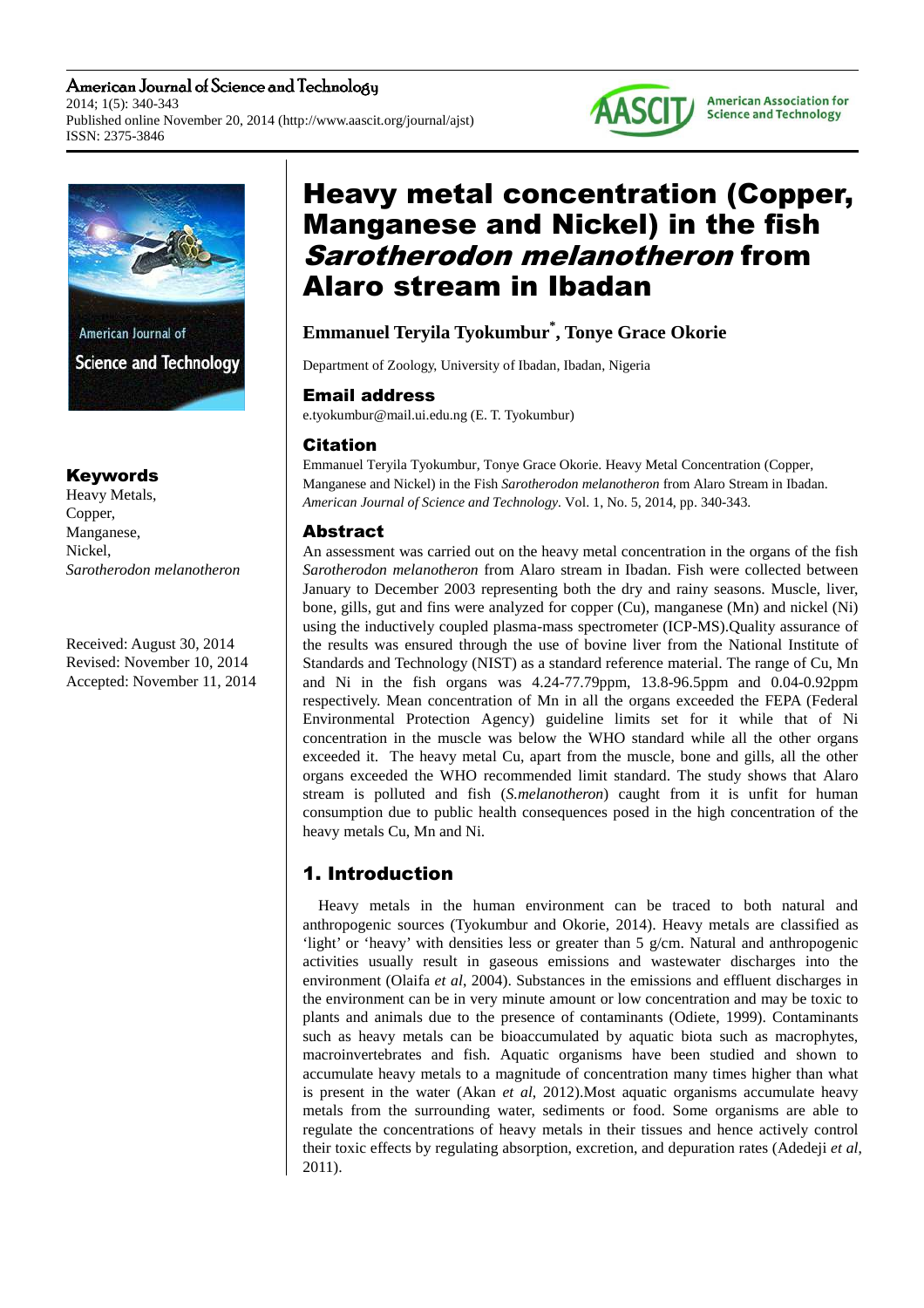Fish is an important and affordable source of protein to man which could also concentrate heavy metals from polluted waters like Alaro stream. Since there is no water treatment programme for effluents discharged from industries and homes into the Alaro stream, it is important to monitor the levels of metals in the fish *Sarotherodon melanotheron* in order to compare it with World Health Organization standards or guideline limits. In this study, *S. melanotheron*  was chosen based on its food and economic values in Ibadan. The concentration of copper (Cu), manganese (Mn) and nickel (Ni) in the fish organs of muscle, liver, bone, gills, gut

(intestine) and fins will be assessed in order to ascertain the level of food safety in consuming this fish. Although the heavy metals Cu, Mn and Ni are required in the physiological functioning of the fish, they become harmful when they exceed the optimal set standards for them (Akaahan *et al*,2010;Sun *et al*,2014).

### 2. Materials and Methods

#### 2.1. Study Area

*Table 1. Industrial activities and their potential pollutants in Alaro Stream* 

| <b>Industry</b>                           | <b>Number of industries</b> | <b>Potential pollutants</b>                                                                                                                           |
|-------------------------------------------|-----------------------------|-------------------------------------------------------------------------------------------------------------------------------------------------------|
| Food processing                           |                             |                                                                                                                                                       |
| <i>i.</i> carbonated beverages            |                             | Alkalis, phenols, suspended solids, detergents, fermented starches, pathogens,<br>nitrates, heavy metals from oiling machine parts and organic wastes |
| ii. confectionery and biscuit             |                             | Organic wastes (solids and suspended), heavy metals, pathogens, total<br>suspended solids (TSS), biochemical oxygen demand (BOD), PH                  |
| iii. animal husbandry and meat processing |                             | Organic wastes, heavy metals                                                                                                                          |
| Iron and fabrication                      |                             |                                                                                                                                                       |
| <i>i</i> . steel                          |                             | Heavy metals, cyanide, fluorides, chromates, thiocyanates, naphthalenes                                                                               |
| ii. metal foundry                         |                             | Diverse heavy metals                                                                                                                                  |
| iii. crown corks                          |                             | Metal filings, heavy metals                                                                                                                           |
| Wood processing                           |                             | Waste lignin, organic sulphur, mercury, magnesium, sulphide, terpenes,<br>arsenates mercaptans, heavy metals                                          |

Alaro Stream is located within the hydro-ecological system of the Oluyole Industrial Estate in Ibadan, Nigeria that receives effluents from diverse sources of heavy metal pollution. The Alaro stream flows into Oluyole Estate in a west–south east direction from its source at Agaloke near Apata in Ibadan. It joins River Ona at the south east end of a meat processing factory as its main tributary. The stream receives effluents from diverse industries. Effluents from both natural and anthropogenic sources are discharged into Alaro stream directly or indirectly through run-off, leaching or seepage especially during the rainy season or as windblown materials during the dry season. The Oluyole industrial estate is located between latitude  $7^{\circ}$  21'N -7 $^{\circ}$  22'N and longitude  $3^\circ$  50'-3 $^\circ$  52'E. Table 1 shows the types of industries that discharge effluents into Alaro Stream and their potential pollutants.

#### 2.2. Fish Collection and Identification

Fish were collected from the entire Alaro stream downstream of the industrial effluent outfall. Fish were collected using the following techniques: Cast nets with mesh sizes ranging between 30-50mm with varying dimensional sizes were used .These nets were left for about three minutes before retrieving with a drawing string to check for any entangled fish. In addition, gill nets with mesh sizes of 30- 50mm and varying dimensions were tied to stakes with a lead weight on the stream bed and maintained vertically in water with the aid of floats overnight. 25 fishes were caught in the sampling of Alaro stream.

Fish collected were identified using the textbook by

Moses,(1992).The dissections were carried out using dissecting set to remove the gills, fins, gut (intestine), liver, bones and muscle. These tissues were oven dried at  $105^{\circ}$ C for 6hours .Each organ was pulverized separately by means of a porcelain mortar and pestle .The pulverized samples were kept in sample sachets and sealed prior to analyses.

#### 2.3. Fish Organ Digestion for Heavy Metal Analyses

Tissue digestion was carried out by adding 2ml trace metal grade  $HNO<sub>3</sub>$  to 0.5g of each sample in Teflon digestion tubes which were heated at 105 $\mathrm{^{0}C}$  for 1 hour in a heat block. The clear solution was then allowed to cool down, followed by addition of 1ml  $H_2O_2$ , after the simmering, boiled and left overnight. The digested sample was diluted to the 10ml mark using MilliQ water for inductively coupled plasma mass spectrometer (ICP-MS) analyses. Standard Reference Materials (SRM) comprising of bovine liver from the National Institute of Standards and Technology (NIST-1577) were used to obtain accurate values for fish tissue.

#### 3. Results and Discussion

#### 3.1. Standard Reference Materials and Quality Assurance

Percentage recoveries from the reference material were all above 70% with values of 91.73% (Cu), 92.9% (Mn) and 86.5% (Ni). The results were also corrected for errors using MilliQ water as the blank using the inductively coupled plasma-mass spectrometer (ICP-MS).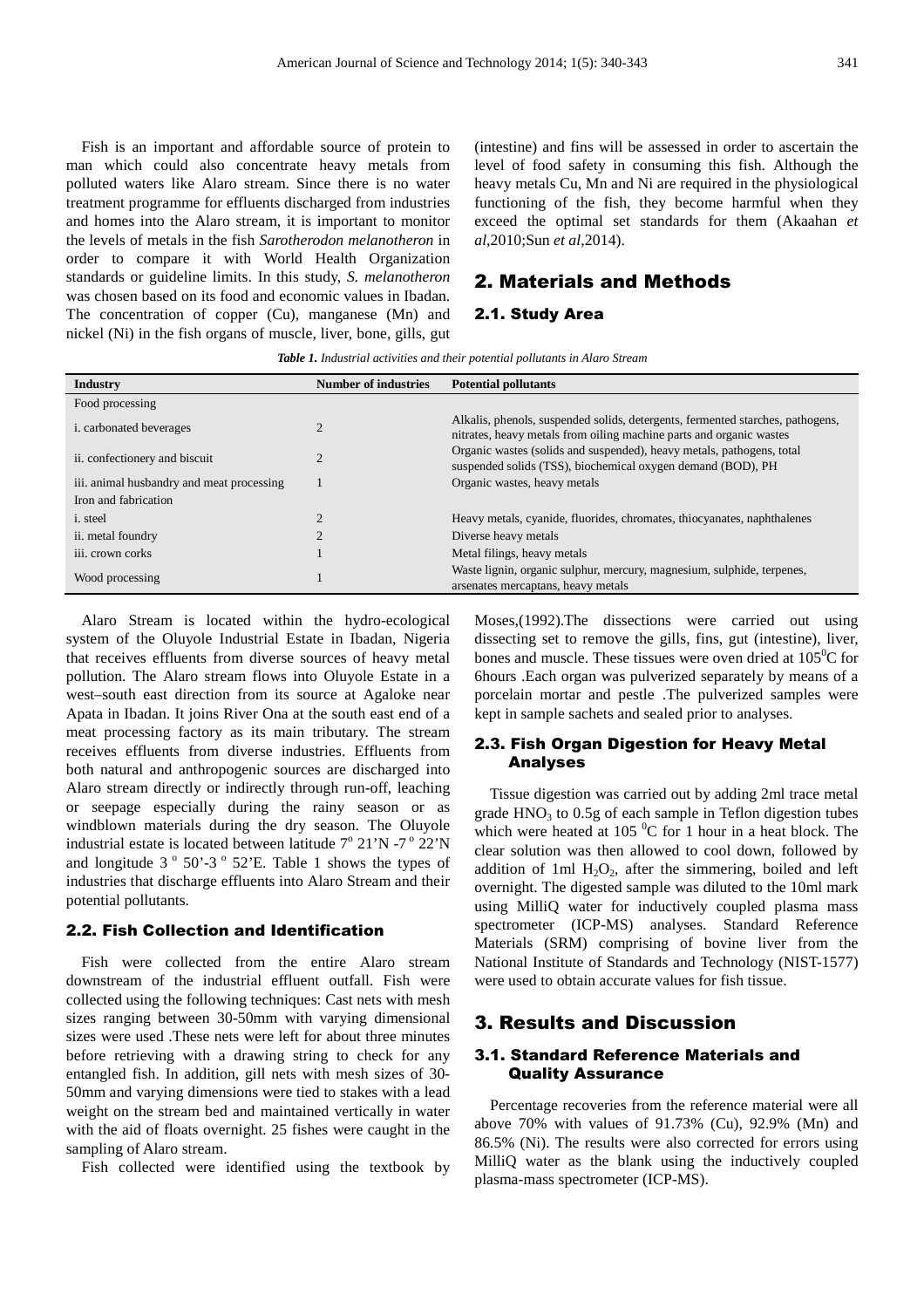#### 3.2. Heavy Metals in the Fish Organs

The results of the mean concentration of Cu in the organs of *S.melanotheron* are shown in figure 1.



*Figure 1. Mean Cu in the organs of S.melanotheron and WHO standards.* 

The range of Cu in the fish organs was 4.24-77.79ppm, while the highest was in the liver and the lowest was in the bone. World Health Organization (WHO) standard of 30ppm for drinking water was exceeded in all the liver, gut and fins of the fish (WHO/FAO, 1989; WHO, 2004). The potential of the different fish organs to store trace metals could be responsible for the differences in the levels of the mean concentration of Cu. Bioavailability of Cu in Alaro stream and the fish organs is due to its presence in the discharged effluents into the water as shown in table 1. Copper is also present in electrical wiring, pipes, valves, fittings, coins, cooking utensils and building materials. Its presence in munitions, alloys (brass, bronze) and coatings makes it bioavailable as a contaminant. Copper compounds are used as fungicides, algaecides, insecticides and wood preservatives and in electroplating, dye manufacture, engraving, lithography, petroleum products and pyrotechnics that can easily be part of effluents in Alaro stream in Ibadan. Copper compounds are also added to fertilizers and animal feeds as a nutrient to support plant and animal growth, which in this case there is the presence of an animal husbandry industry in the catchment hydrology of Alaro stream (Landner and Lindestrom, 1999; ATSDR, 2002).

Results of mean concentration of Mn in the organs of *S.melanotheron* during the study is shown in figure 2.



*Figure 2. Mean Mn in the organs of S.melanotheron and FEPA standard* 

The range of Mn in the organs of *S.melanotheron* was 13.8-96.5ppm, while the highest mean concentration was in the liver (96.5ppm) and lowest was in the fins (13.8ppm).The high mean concentration in the liver is due to its role as a detoxification and storage organ. (Moses, 1992).Mean Mn concentration in all the organs exceeded the FEPA (Federal Environmental Protection Agency, FEPA (1991) limit standard of 5ppm. while the liver and gills exceeded it.

Results of mean concentration of Ni in the organs of *S.melanotheron* is shown in figure 3.



*Figure 3. Mean Ni in the organs of S.melanotheron and WHO standard* 

The range of the concentration of Ni in the organs of the fish *S.melanotheron* was 0.04-0.92ppm, while the high mean concentration was in the liver (0.92ppm) and the lowest was in the muscle (0.04ppm).Apart from the muscle (0.04ppm), all the other organs exceeded the WHO recommended limit standard of 0.07ppm (WHO/FAO,1989; WHO,2005).The high Ni level in the organs of *S.melanotheron* is due to bioavailability of the heavy metal in the aquatic ecosystem from industrial effluents and geogenic sources as reviewed by Odiete (1999) and Akaahan *et al*,2010) and Akan *et al*,(2012).

#### 4. Conclusion

The study shows that mean concentration of the heavy metals Cu, Mn and Ni in *S.melanotheron* from Alaro stream in Ibadan exceeded the World Health Organization (WHO) standard set for them in most of the organs. This shows that Alaro stream is polluted and fish (*S.melanotheron*) caught from the stream is unfit for human consumption due to the public health consequences posed by its consumption.

#### References

- [1] Adedeji, O.B, Adeyemo, O.K and Oyedele, M.O (2011).Heavy metals in snail and water samples from Alaro River in Oluyole Industrial Area of Ibadan Southwestern Nigeria*. Journal of Applied Sciences in Environmental Sanitation* 6 (2): 115-121
- [2] Akaahan, J; Oluma, H.O.A and Sha'Ato, R (2010). Physicochemical and Bacteriological Quality of Water from Shallow Wells in Two Rural Communities in Benue State, Nigeria. *Pak. J. Anal. Environ. Chem.* (11)1:73-78